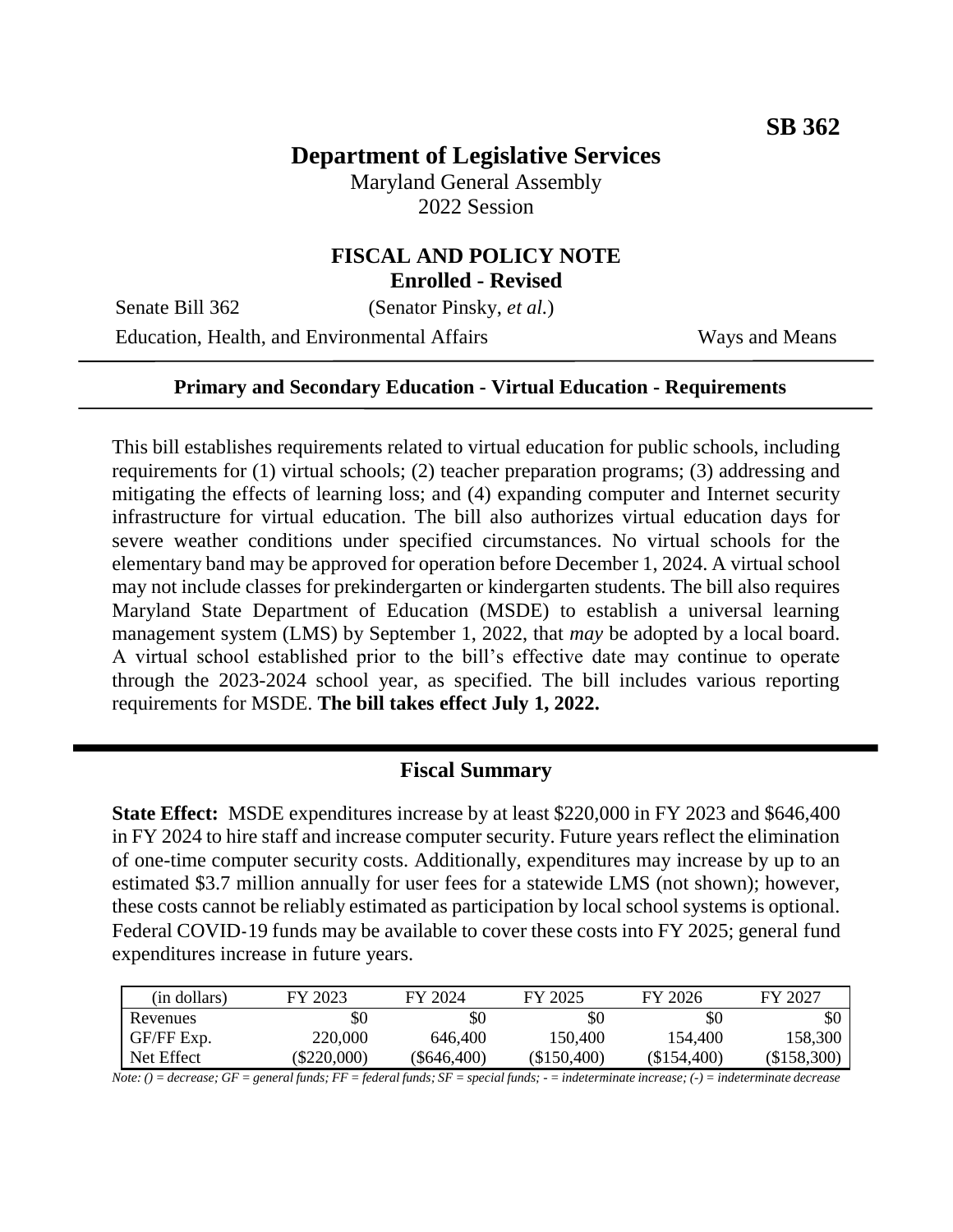**Local Effect:** As explained below, other expenditures are likely optional or can be handled with existing resources including significant federal COVID-19 funds but cannot be reliably estimated.

**Small Business Effect:** None.

## **Analysis**

#### **Bill Summary:**

#### *Virtual Education Days for a Severe Weather Event*

A local board of education may authorize the local superintendent, in cases of severe weather conditions, to provide virtual education days to students instead of closing the public schools in the county. Before a local board of education may authorize the local superintendent to provide these virtual education days to students, the local board must (1) discuss this topic at an open meeting and (2) vote affirmatively to authorize the local superintendent to provide virtual education days to student during a severe weather event.

A local board must publish the local board's plan for the use of virtual education days on the school system's website. The local board's plan must include (1) a plan to ensure that attendance will be taken for all students and teachers during each virtual education day; (2) a plan to provide opportunities for students to make up work missed during virtual education days when they return to in-person school; (3) a plan to ensure that all staff and students, including students with disabilities, homeless students, and English language learners, have the necessary devices at home for virtual education days, including access to Wi-Fi; and (4) specific strategies for the continued implementation of Individualizes Education Programs during the virtual education day, including specially designed instructions, related services, supplementary aids and services, and accommodations.

A local superintendent may decide to provide a day of virtual education for public school students in the county only if (1) the local school system has used all the days incorporated into its calendar for school closures for severe weather conditions; (2) the local board of education has authorized the local superintendent to provide virtual education days to students; and (3) the local superintendent determines that severe weather conditions are likely to prevent normal attendance at the public school.

If a local superintendent decides to provide a virtual education day for public school students in the jurisdiction, the superintendent must notify the school principals as soon as possible after the decision is made. A school principal who receives notice of a virtual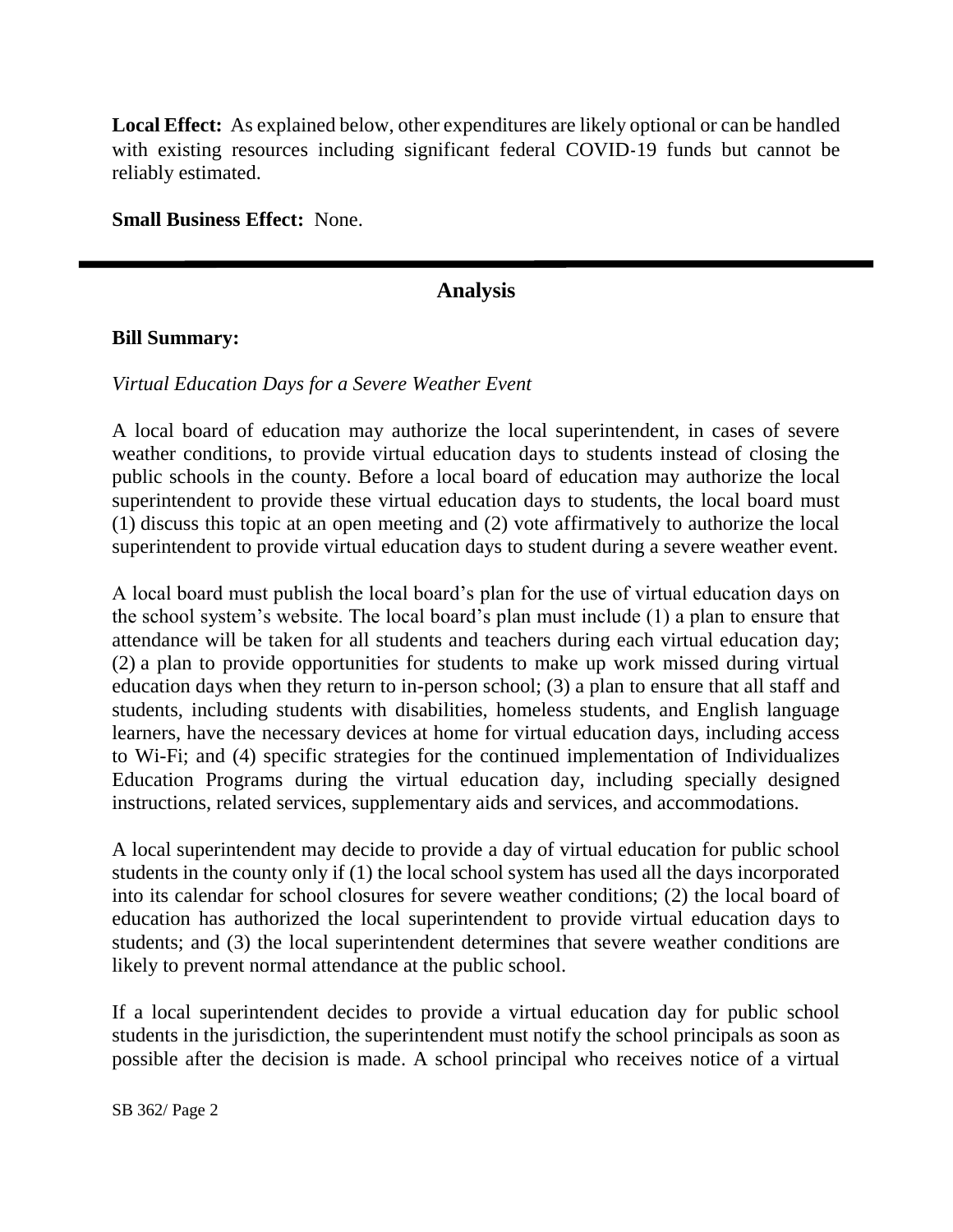education day immediately must notify the students, parents, and school staff of the implementation of the virtual education day.

A virtual education day must consist of not less than four hours of synchronous instruction and asynchronous instruction designed to maximize the advantages of online access. A local superintendent must adequately design the virtual education day model before implementation of the first virtual education day.

## *Virtual Schools*

The bill significantly alters the definition of, and approval process for, virtual schools.

*Defined:* A "virtual school" is defined as a public school established by a local board or multiple local boards that uses one or more technologies to deliver instruction to its students entirely or primarily online and in which students and instructors participate remotely from separate locations. Only a local board of education or multiple local boards of education under a written agreement may establish a virtual school. MSDE's authority to establish a virtual school is repealed.

The bill's requirements for virtual schools do not apply to (1) a virtual learning opportunity offered by MSDE or a local board of education under the Maryland Virtual Learning Opportunities (MVLO) program; (2) an upper-level high school program that has online components and designs a student's schedule to accommodate the student's work schedule; or (3) a public school operating under a virtual education plan during a prolonged state of emergency.

*Authorization:* Subject to the approval of MSDE, a local board may establish one virtual school for the elementary, middle, and high school grade bands. MSDE may provide preliminary authorization to a local board of education to establish one additional virtual school on a showing of just cause, as determined by MSDE. Each virtual school must receive final approval from the State Board of Education (SBE).

MSDE may revoke approval of a virtual school, subject to final approval of SBE, if during the previous school year the virtual school fails to meet the standards established by MSDE in regulation.

*Accountability and For-profit Entities:* Each approved virtual school must have a school accountability code assigned by MSDE.

A local board of education may not contract with a for-profit entity, but may contract with a nonprofit entity, to operate or administer a virtual school; however, this may not be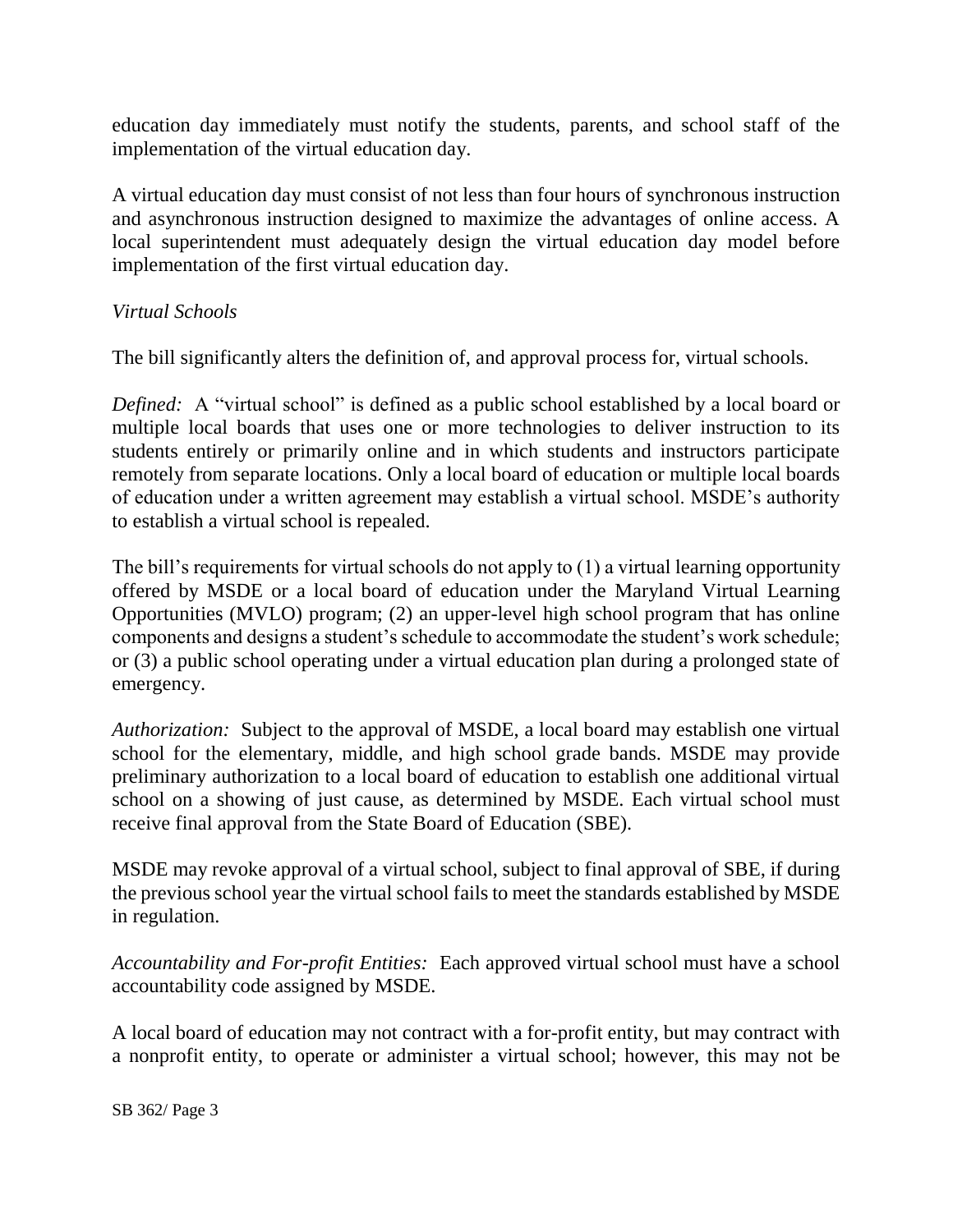construed to prohibit a local board from contracting with a for-profit entity for goods and services for a virtual school.

*Student Enrollment:* In addition to the criteria established by MSDE or a local board, an application for enrollment in a virtual school must require an applicant to describe why instruction in a virtual learning environment will lead to successful academic outcomes for the applicant. Not more than 10% of the students from a single public school in the county in any school year may enroll in a virtual school established by a local board of education; however, MSDE may authorize a local board to exceed the cap on a showing of just cause.

If a local board of education receives more applications than there are available spaces in a virtual school, the local board must admit all students on a lottery basis. A local board must give greater weight to a student's lottery status based on demographic diversity and any other criteria established by the local board. To the extent practicable, the student body of a virtual school must reflect the socioeconomic, racial, ethnic, cultural, and gender diversity of the students enrolled in the county's public school system.

The local board must develop an outreach campaign to provide information to the public on the availability of the virtual school option.

*Services and Curriculum:* A virtual school must provide each enrolled student with access to the following services: (1) to the extent practicable, extracurricular activities at the public school the student would otherwise attend; (2) notwithstanding any other law or regulation and subject to a participation agreement between the public school and the parent or guardian of the student, participation in organized athletics and on athletic teams at the public school the student would otherwise be required to attend; (3) wraparound services; (4) food and nutrition services; and (5) health care services equivalent to services available to students who receive in-person instruction in the county's public schools. A virtual school must provide informational material on specified school policies. A virtual school curriculum must have an interactive social and emotional wellness component designed for a virtual school environment. If required, a virtual school must provide the appropriate digital device to a student to participate in the virtual school.

A virtual school is strongly encouraged to hold in-person orientation sessions. If the virtual school is unable to hold in-person orientation sessions, it must hold online orientation to provide specified information.

MSDE must establish in regulations specified standards for a virtual school. MSDE and a local board must adopt policies for the mandatory return to in-person instruction for students enrolled in a virtual school, including students who are failing academically after receiving the appropriate supports.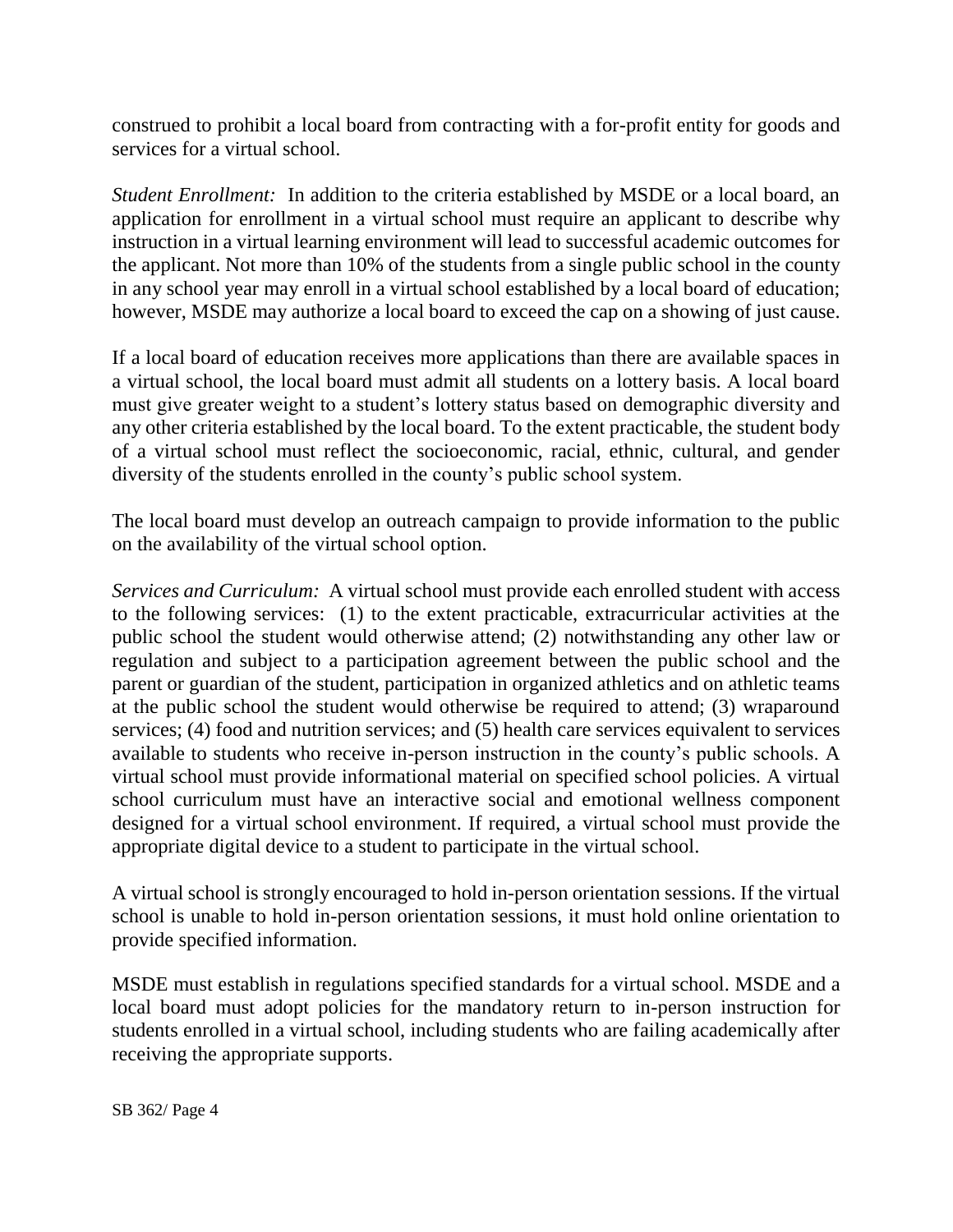*Teachers and Staff:* In addition to a current requirement to have a teaching certificate or any other relevant professional certification authorized under Maryland regulations (COMAR 13A.12.01), a teacher or education support personnel assigned to a virtual school must (1) be an employee of the county, or collaborating county, that established the virtual school; (2) be subject to the collective bargaining agreement of that jurisdiction; and (3) have access to professional development.

A collective bargaining agreement may include provisions specific to employees who work in a virtual school in consideration of the conditions and requirements relevant to that work environment. An employee assigned to a virtual school may not be required to provide virtual and in-person instruction or support to students simultaneously.

Subject to standards set by MSDE, the local board must determine the appropriate student-teacher ratio for the size of a class in a virtual school based on multiple factors. The size of class in a virtual school must be consistent with the countywide average class for in-person classes.

A virtual school must provide teachers and any other employees employed to teach or provide direct instruction in a virtual school the technology and equipment required and if necessary, a physical space to conduct teaching or provide direct instruction.

A virtual school must have a planned staffing model, including provisions for staff recruitment, training, evaluation, and professional development.

*Oversight:* The State Superintendent of Schools may assign the duties related to the oversight of virtual schools to the appropriate office or division within MSDE. These duties must include (1) the development, compilation, and updating of best practices for teaching and learning in a virtual environment, provision of services, and the operation and administration of a virtual school and (2) liaising with local boards that operate virtual schools or other stakeholders.

## *Virtual Education Teacher Preparation*

Each teacher preparation program must include training in the skills and techniques for teaching effectively in a virtual learning environment.

## *Universal Learning Management System*

By September 1, 2022, MSDE must (1) establish a statewide universal LMS for eventual use in all public schools in the State and (2) hire a dedicated employee to implement and manage the universal LMS.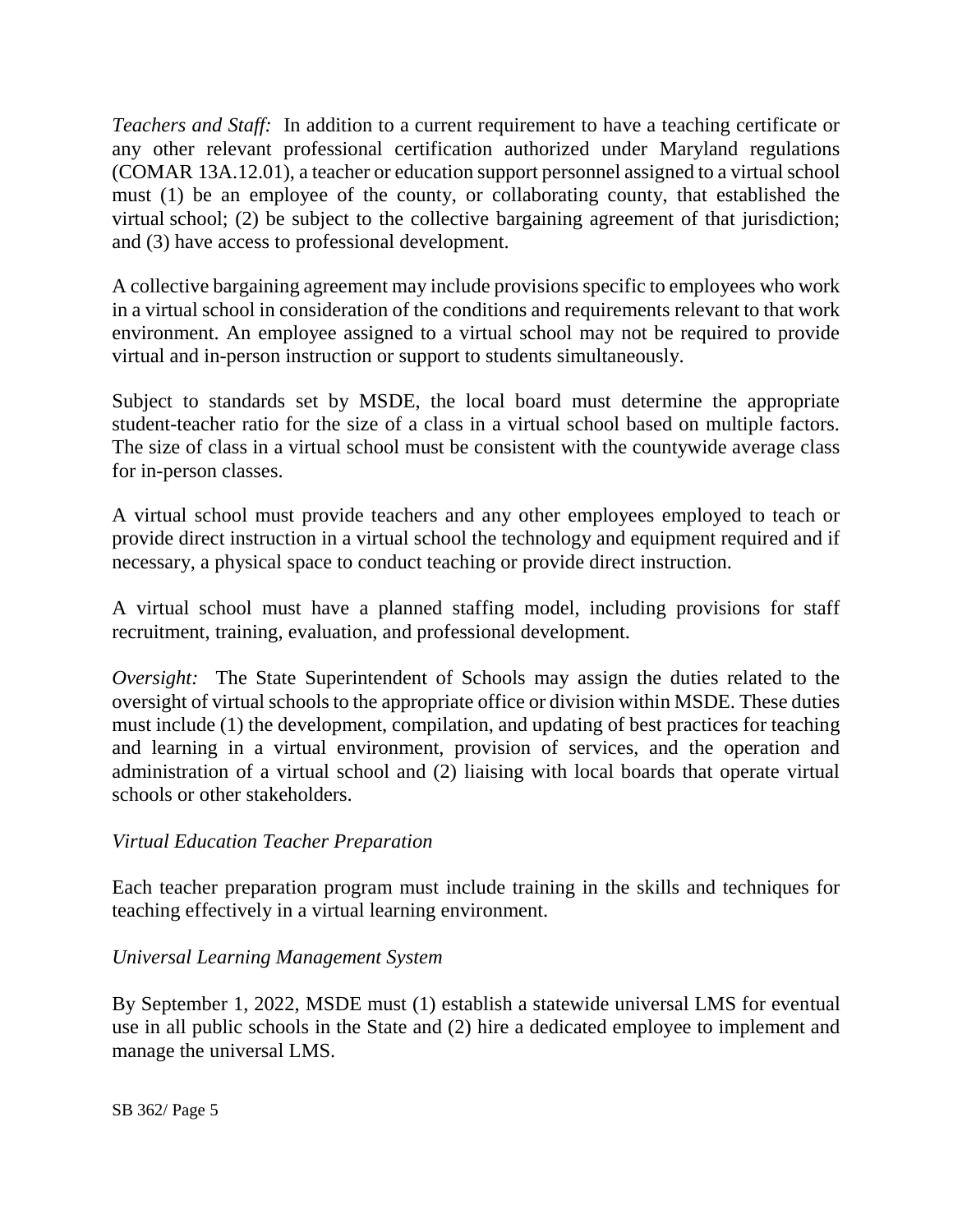If a county board has not, by August 31, 2022, contracted to license an LMS other than the universal LMS established by MSDE, the local board *may* adopt the universal LMS established by MSDE. MSDE must provide technical support, aid with professional development, and financial support to a county board that adopts the universal LMS established by MSDE; however, MSDE may not provide technical support to a county board that does not adopt the universal LMS.

Beginning with the 2024-2025 school year, MSDE must make the State curriculum standards developed as part of the Blueprint for Maryland's Future (Chapter 36 of 2021) available through the universal LMS.

## *Computer and Internet Security*

MSDE must expand computer and Internet security infrastructure for virtual education, including staff to maintain security. Each local school system must dedicate at least one staff member to oversee computer and Internet security infrastructure for virtual education.

## *Regulations*

SBE must adopt regulations to carry out the provisions of the bill, including establishing minimum criteria for the adoption and implementation of virtual education plans by a local board during a prolonged state of emergency.

## *Reporting Requirements*

By December 31, 2022, the State Superintendent of Schools must submit a report to SBE and the General Assembly on findings and recommendations regarding the appropriate balance of the number of hours of synchronous learning and asynchronous learning for instructional effectiveness of students in virtual schools based on research that has systematically examined this issue and collaboration with local school systems.

By July 1, 2024, MSDE, in consultation with current public school teachers, current public school administrators, academic experts, and State and national experts in online education must (1) study best practices for virtual education, including those specified and (2) develop criteria for the establishment of virtual schools that incorporate the data gathered and are as least as rigorous as the criteria established by the bill. By September 1, 2024, MSDE must report to the Governor and the General Assembly on the results of the study and criteria developed.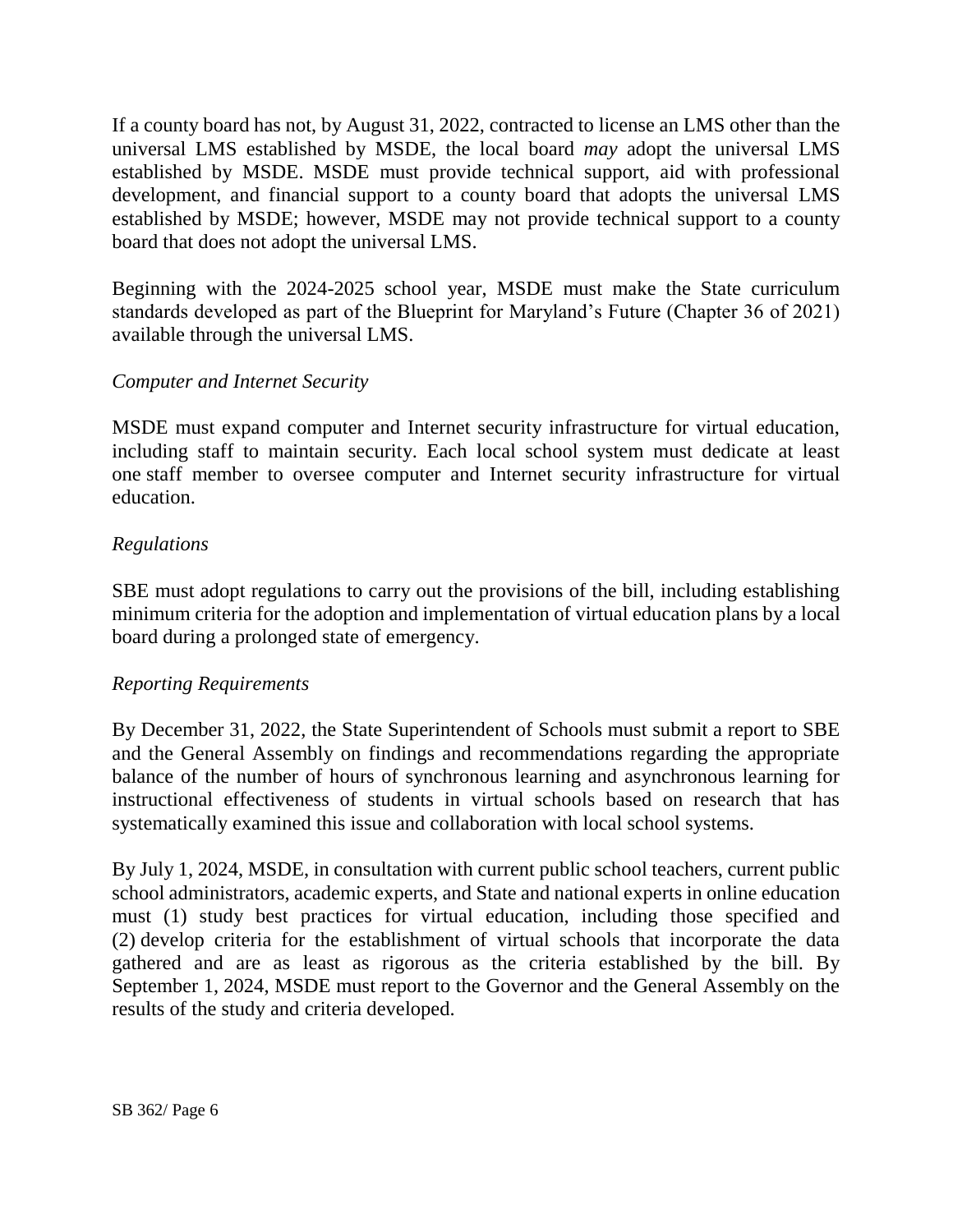## *Community School*

In addition to existing responsibilities, a community school must address the effects of learning loss caused by the effects of the COVID-19 pandemic and chronic absenteeism caused by school closure and lack of in-person instruction.

#### **Current Law:**

## *Blueprint for Maryland's Future*

House Bill 1300 of 2020 implemented the Blueprint for Maryland's Future, which was first established by Chapter 771 of 2019, substantially altering State aid and State policy for public schools. The bill, which incorporated policies and accountability recommendations of the Commission on Innovation and Excellence in Education, passed the General Assembly in March 2020 and was vetoed by the Governor for policy reasons. The veto was overridden in 2021, thus becoming Chapter 36. For a full description of the Blueprint for Maryland's Future, including a description of the Foundation Program, Guaranteed Tax Base Program, and Concentration of Poverty grants, see the [Fiscal Note](http://mgaleg.maryland.gov/2020RS/fnotes/bil_0000/hb1300.pdf)  [for HB 1300 of 2020,](http://mgaleg.maryland.gov/2020RS/fnotes/bil_0000/hb1300.pdf) Chapter 36. Chapter 55 of 2021 revised the provisions and timeline for the implementation of the Blueprint in light of the delayed effective date of Chapter 36; the [Fiscal Note for Chapter 55](https://mgaleg.maryland.gov/2021RS/fnotes/bil_0002/hb1372.pdf) (HB 1372 of 2021) describes these changes.

#### *Teacher Preparation Programs*

In addition, Chapter 36 establishes requirements for teacher preparation programs at institutions of higher education and alternative teacher preparation programs, including course content, teacher training practicums, and mentor teacher selection criteria.

In addition, Chapter 36 establishes requirements for teacher preparation programs. Specially, a teacher preparation program must (1) include specified components of instruction; (2) require program participants to demonstrate competency in each of the required components; (3) provide training in the knowledge and skills required to understand and teach the Maryland curriculum framework; and (4) on or after July 1, 2025, require passing a nationally recognized portfolio-based assessment of teaching ability as a requirement for graduation.

Further, each teacher preparation program must incorporate classroom observations in which the program participant is observed in different school settings at the beginning of the teacher preparation program to assist a program participant in determining if the program participant has the aptitude and temperament for teaching.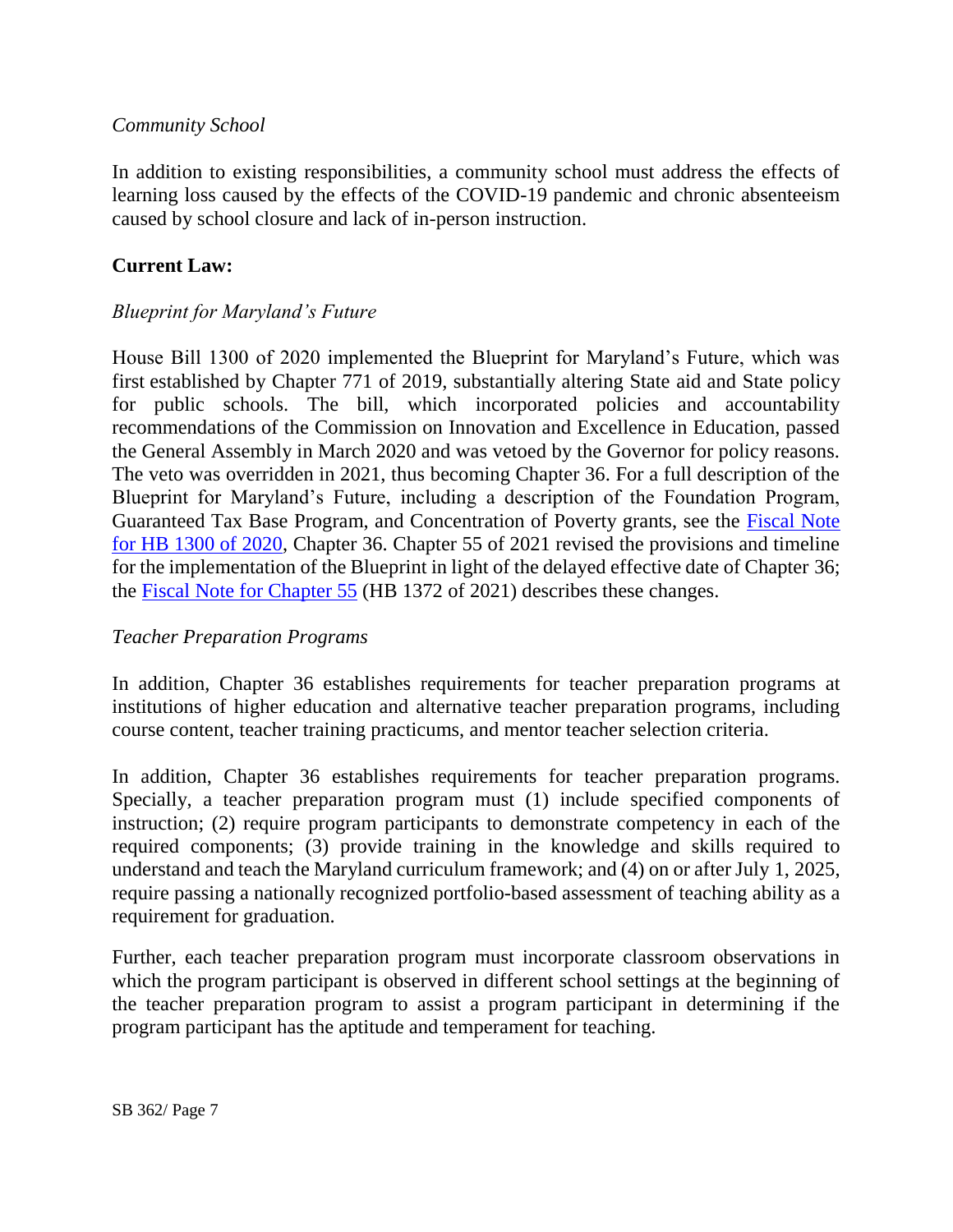To further support and strengthen the profession of teaching in the State, MSDE must (1) provide technical assistance and other supports to teacher preparation programs at institutions of higher education; (2) develop a systematic method of providing feedback to teacher preparation programs to ensure that institutions of higher education have the most current information about the content, composition, and expectations for teachers of preK-12; and (3) assist teacher preparation programs in seeking and retaining highly qualified individuals, including individuals from groups that are historically underrepresented in the teaching profession.

SBE and PSTEB must, in consultation with the Accountability and Implementation Board, adopt regulations to implement these provisions.

## *Model Curriculum*

According to Chapter 36, MSDE, in consultation with experienced teachers, must develop specified curriculum standards and curriculum resources that include specified elements and meet specified standards, for each subject at each grade level, that build on one another in logical sequence in core subjects. MSDE must submit the curriculum resources and curriculum standards developed to SBE for adoption.

Using specified assessments in specified core subjects, SBE must identify low-performing schools. If MSDE, based on a recommendation by the Expert Review Team, determines that a low-performing school's performance is largely due to curricular problems, then the school must use the model curriculum. Otherwise, local school systems and public schools are not required to adopt the curriculum standards and resources developed by MSDE.

## *Maryland Virtual Learning Opportunities Program*

MSDE must provide MVLO that include (1) offering a distance learning program to provide Maryland public school students with equal opportunities to develop a strong academic foundation; (2) offering expanded educational choices not otherwise available to students through online courses and services; and (3) expanding the professional development opportunities available to educational staff in Maryland public schools through online courses and services.

MSDE must develop, or review and approve, online courses and services. MSDE must also (1) develop standards for teachers and other school system employees for the offering of courses or services on the Internet or through other developing technologies and (2) review courses and courseware to assure quality and alignment with the Maryland content standards and other appropriate standards. Further, the development, review, and approval of an online course or service as part of the MVLO program must include an assessment regarding the accessibility of the online course or service to individuals with disabilities, including the blind.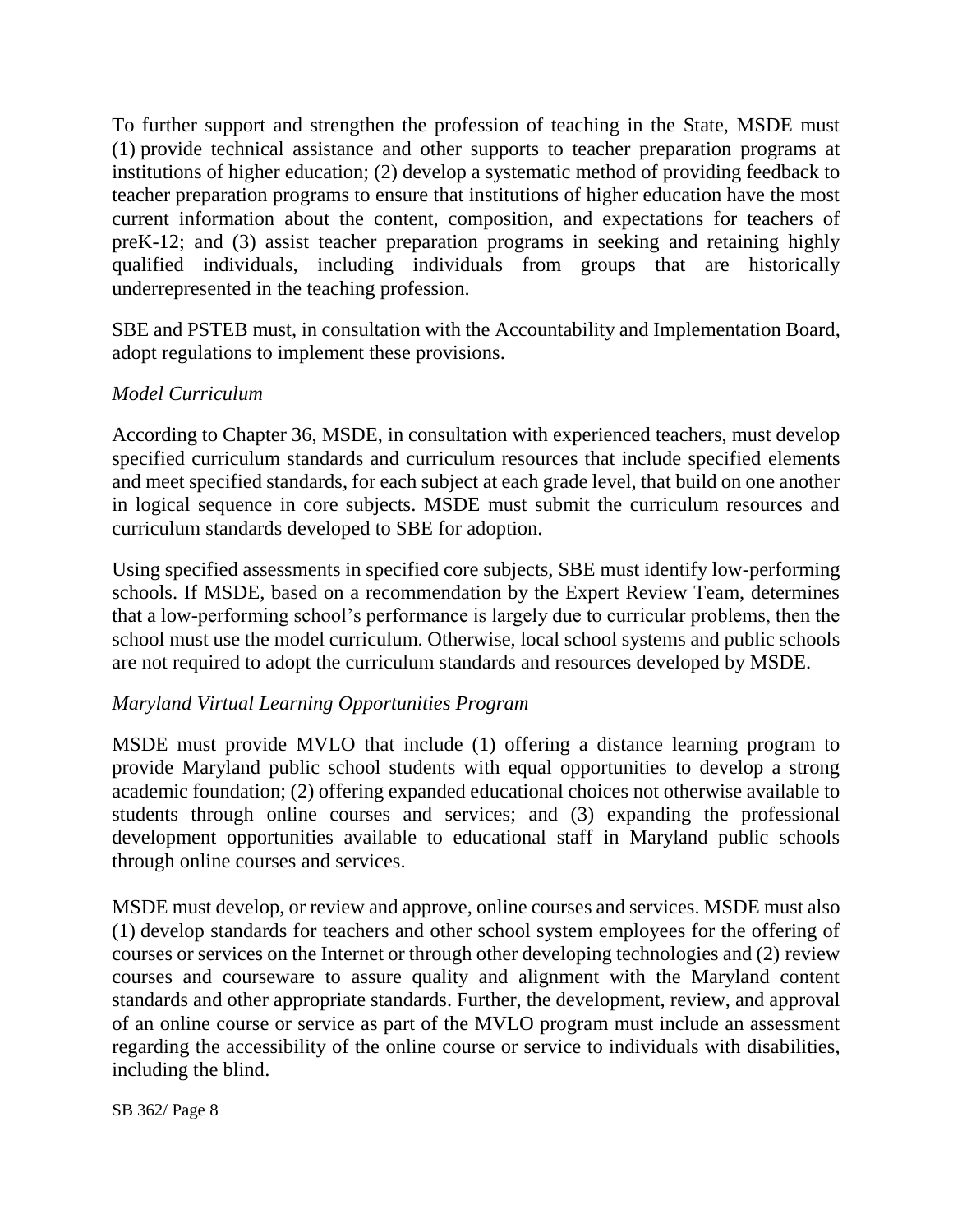A local board of education may request that MSDE develop, or review and approve, online courses and services. MSDE may delegate this responsibility to a local board of education. If MSDE delegates this authority to a local board, the local board must request approval of the online course from MSDE once it has completed the development or the review and approval. A local board may impose reasonable fees to be paid by the vendor to cover the cost of reviewing and approving online courses and services and must remit 15% of the fees collected to MSDE. SBE may set reasonable fees for developing or reviewing online courses and services and for processing approvals for online courses and services.

## *Establishment of a Public School*

Subject to approval by the State Superintendent and in accordance with SBE regulations, a local board may establish a public school if, in its judgment, it is advisable. On approval by the State Superintendent, any school established becomes a part of the State program of public education. With the advice of the local superintendent of schools, a local board of education must determine the geographical attendance area for each school established.

## *Virtual Schools*

"Virtual school" is defined as a public school established by MSDE or by a local board in which the school uses technology to deliver a significant portion of instruction to its students via the Internet in a virtual or remote setting.

Subject to the approval of MSDE, a local board may establish a virtual school. A virtual school is subject to all applicable federal and State laws and regulations governing the operation of a public school. A student who is eligible for enrollment in a public school in the State may enroll in a virtual school.

Enrolled students must be provided with a sequential curriculum that meets or exceeds the local standards and is approved by SBE, as well as regular assessments. Enrolled students must also be provided with the same length of time for learning opportunities per academic year that is required for public school students unless the virtual school can show that a student has demonstrated mastery or completion of the subject area. A virtual school's curriculum must have an interactive program with *significant* online components.

A virtual school must provide the parents or guardians of enrolled students with instructional materials, including software, and information on the closest public facility that offers access to a computer, printer, and Internet connection. A virtual school may not provide funds for the purchase of instructional programs or materials to a student or to a student's parent or guardian.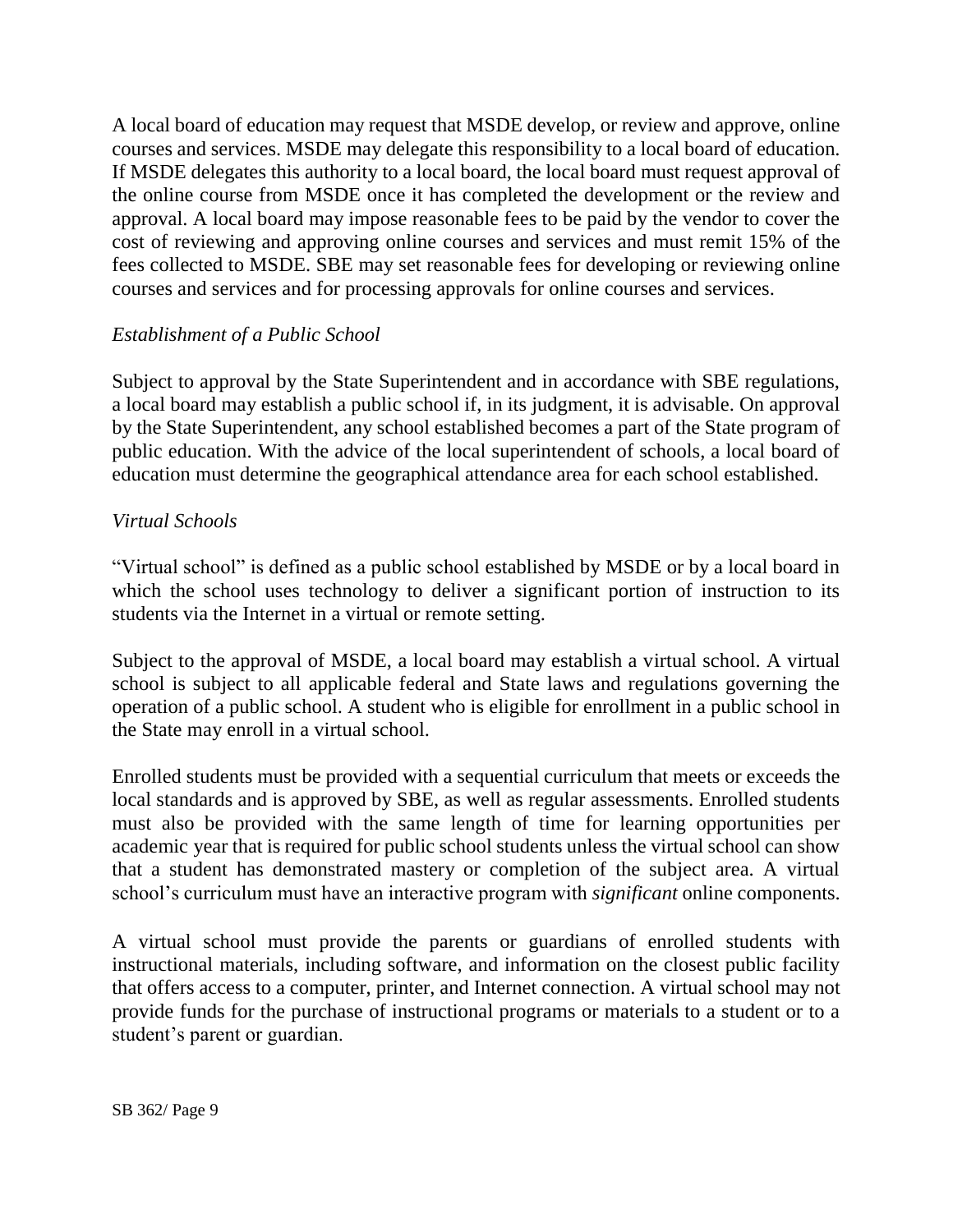A teacher employed by a virtual school must have a teacher's certificate issued by the State Superintendent. A virtual school must maintain an administrative office in the State that must be considered its principal place of business.

A virtual school must be evaluated each year by its sponsor based on the following criteria: (1) the extent to which the school demonstrates increases in student achievement according to local and State academic standards; and (2) the accountability and viability of the virtual school, as demonstrated by its academic, fiscal, and operational performance.

SBE must adopt regulations related to virtual schools, including establishing minimum criteria for the establishment and approval of a virtual school.

## *Community School*

As defined by Chapter 529 of 2019, a "community school" is a public school that establishes a set of strategic partnerships between the school and other community resources that promote student achievement, positive learning conditions, and the well-being of students, families, and the community.

**State Expenditures:** As shown in **Exhibit 1**, *under one set of assumptions,* State expenditures increase for MSDE by at least \$220,000 in fiscal 2023 and \$646,400 in fiscal 2024 to hire staff and increase computer security. Fiscal 2023 expenditures reflect hiring one full-time staff dedicated to the implementation and management of the statewide LMS as required by the bill and a computer security contractor. This estimate accounts for a 90-day start-up delay following the bill's July 1, 2022 effective date. It includes salary, fringe benefits, one-time start-up costs, and ongoing operating expenses.

Additionally, expenditures *may* increase by up to an estimated \$3.7 million annually for student and professional staff user fees for the LMS; however, since local boards of education are not required to use the statewide LMS these costs cannot be reliably estimated. Thus, if all local school systems choose to participate in the universal LSM, total expenditures could increase by up to an estimated \$3.9 million in fiscal 2023, \$4.4 million in fiscal 2024, and by an estimated \$3.9 million in fiscal 2025 and beyond.

Federal funds from the American Rescue Plan (ARP) in 2021 that are set aside for MSDE, as discussed further below, can likely be used to cover some if not all of the estimated costs in fiscal 2023 through as late as fiscal 2025. To the extent federal funds cannot be used for the bill's purposes, general fund expenditures increase beginning in fiscal 2023 and when ARP funds are no longer available beginning in fiscal 2025 or 2026.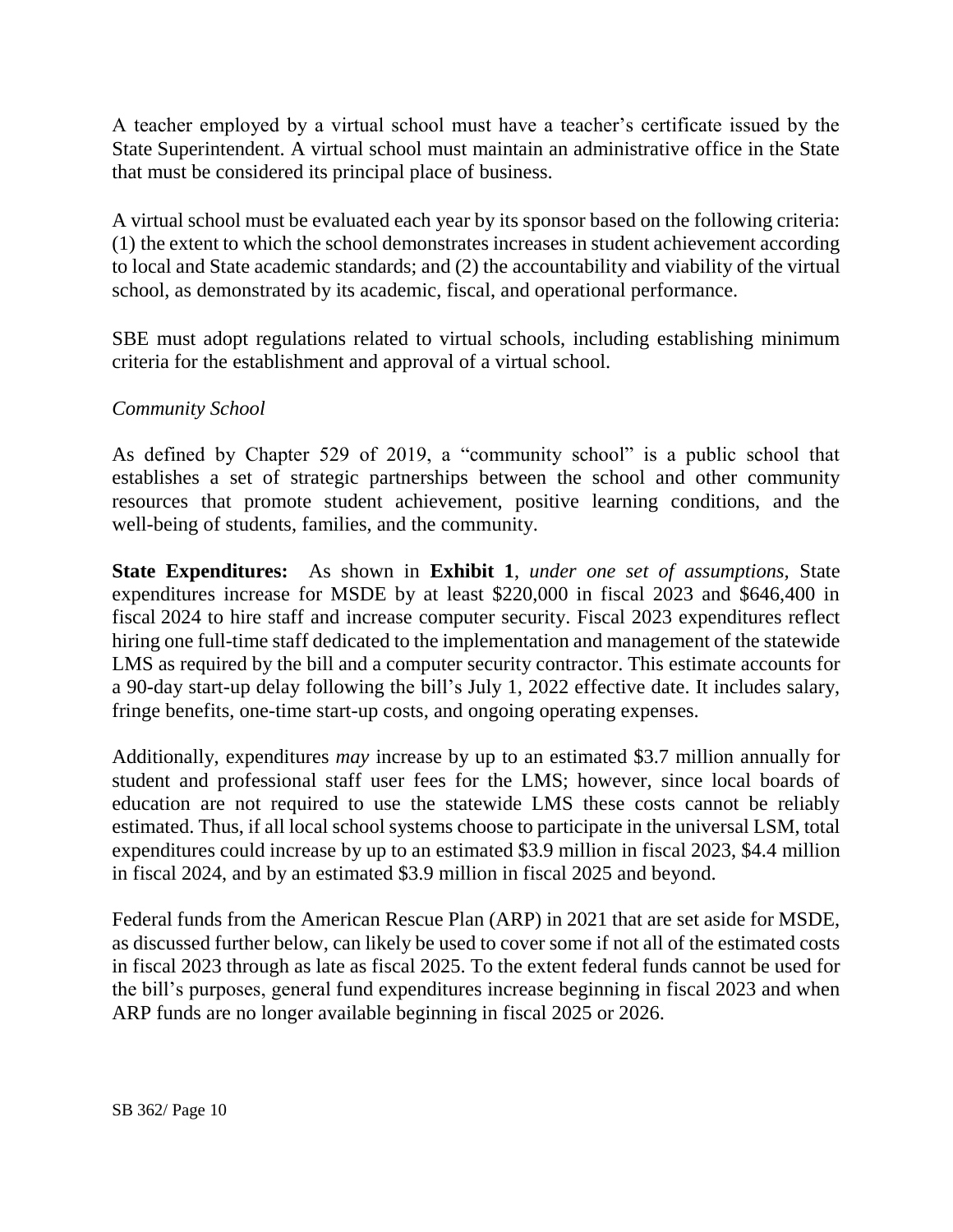The information and assumptions used in this estimate are explained in further detail below.

## **Exhibit 1 Estimated State Expenditures Fiscal 2023 and 2024**

|                                         | FY 2023   | FY 2024   |
|-----------------------------------------|-----------|-----------|
| Regular Position <sup>1</sup>           |           |           |
| Salary and Fringe Benefits <sup>1</sup> | \$112,663 | \$145,337 |
| Computer Security <sup>2</sup>          | 100,000   | 500,000   |
| <b>Other Operating Expenses</b>         | 7,343     | 1,066     |
| <b>Total State Expenditures</b>         | \$220,006 | \$646,403 |

<sup>1</sup> One full-time learning management system (LMS) administrator beginning in fiscal 2023.

<sup>2</sup> Reflects \$100,000 computer security consulting fee in fiscal 2023 and \$500,000 in upgrades in fiscal 2024.

Note: This estimate does not reflect costs for the statewide LMS as these costs cannot be reliable estimated at this time. If all local school systems choose to use the statewide LMS general fund expenditures increase by an estimated \$3.7 million per year due to user fees for all K-12 students and professional staff. If fewer local school systems choose to use the statewide LMS, costs are less. Additional expenditures related to computer security and the LMS are possible. Costs could include additional staff.

Source: Department of Legislative Services

*Universal Learning Management System and Computer Security*

By September 1, 2022, MSDE *must* (1) establish a statewide universal LMS for eventual use in all public schools in the State and (2) hire a dedicated employee to implement and manage the universal LMS. If a local board of education has not, on or before August 31, 2022, contracted to license an LMS other than the LMS established by MSDE, the local board *may* adopt the universal LMS established by MSDE.

It is unknown how many local school systems will choose to participate in the universal LMS. However, to the extent local school systems choose to participate, expenditures may increase significantly, up to an estimated \$3.7 million annually. This estimate is based on annual user fees of \$3.59 per student and \$6.79 per staff and 853,704 public school students (excluding preK students) and 96,885 professional staff (as of October 2021).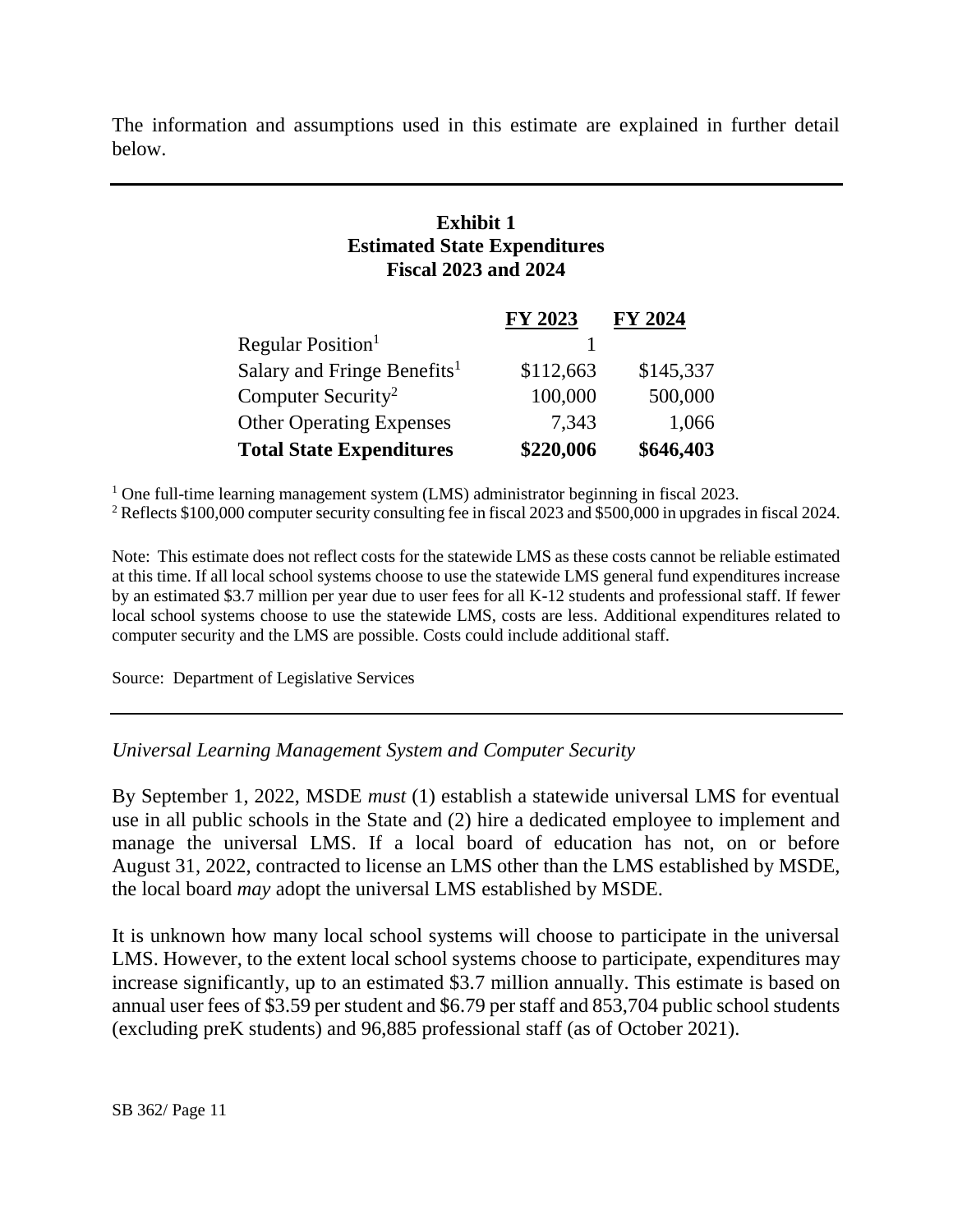MSDE advises that it will need to collaborate with the Department of Information Technology (DoIT) on additional support required for the statewide LMS and to improve its computer and Internet security. It is unknown if the current technology infrastructure could support additional simultaneous users. MSDE estimates a \$100,000 contract in fiscal 2024 for a project manager to research current capacity and develop a plan for expanding the current infrastructure. The Department of Legislative Services estimates costs of approximately \$500,000 in fiscal 2025 with no ongoing costs to implement the plan's recommendations. An in-depth needs assessment by DoIT is necessary for a more accurate cost estimate. Thus, there may be additional expenditures related to establishing a statewide LMS and improving computer and Internet security that cannot be reliably estimated at this time; however, any such costs could be significant. Costs could include hiring additional information technology staff beyond the dedicated LMS employee required by the bill.

The bill also requires that the State Model Curriculum be available in the LMS by the 2024-2025 school year (fiscal 2025). According to the fiscal and policy note for Chapter 36, the model curriculum is anticipated to be completed in fiscal 2024, so there are no additional costs associated with that requirement.

## *Teacher Preparation Programs and Reporting Requirements*

Public four-year institutions can meet the teacher preparation requirements using existing resources. MSDE can produce the required virtual education reports using existing resources.

## *Federal COVID-19 Funds*

MSDE and local school systems received federal funding from three federal laws that were passed to address the impact of COVID-19 on K-12 public education, including the American Rescue Plan Act of 2021. In total, MSDE receives nearly \$303 million, including \$195 million due to ARP. Local school systems directly receive approximately \$3.0 billion in additional federal funds. All of the funds must be encumbered by September 30, 2023, (fiscal 2024) but may be spent potentially into fiscal 2025.

**Local Fiscal Effect:** A local school system that elects to establish a virtual school must meet specified requirements. A local board of education may authorize a local superintendent to provide virtual education days during a severe weather event during specified circumstances.

Overall, local school systems can likely meet the requirements of the bill using existing resources, although local school systems may make different choices about virtual education under the bill than under current law.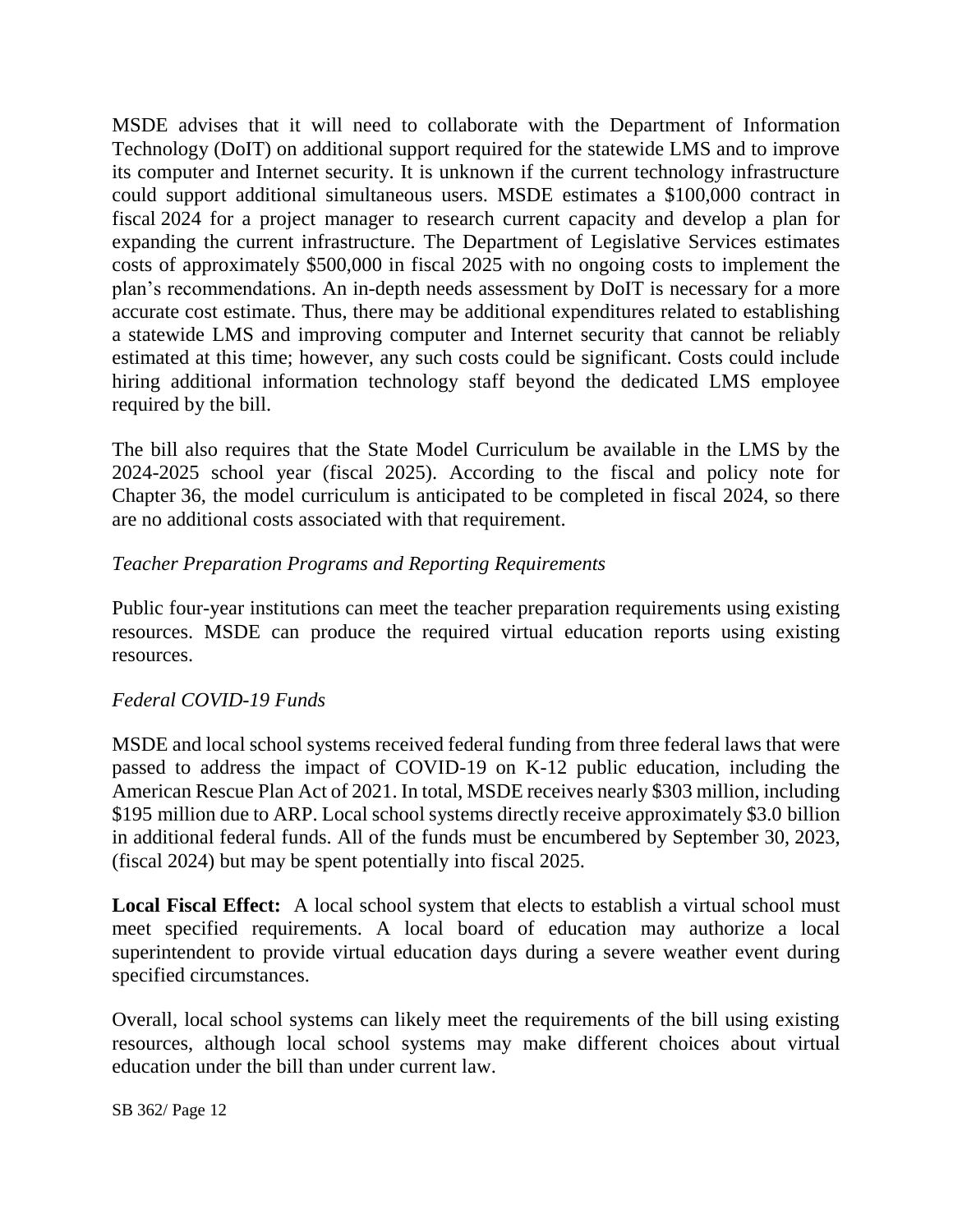As explained below, all other fiscal impacts are generally due to local decisions or are absorbable within existing resources. As discussed above, local education agencies are receiving significant amounts of federal COVID-19 funds that can likely be used for many if not all of the purposes of this bill.

#### *Statewide Universal Learning Management System*

There may be costs associated with training staff on the new LMS. Any such costs are assumed to be minimal and absorbable. To the extent that the statewide LMS replaces the need for local LMSs, local school system expenditures decease. However, any such decrease cannot be reliably estimated.

#### *Virtual Schools and Virtual Education Days*

It is assumed that a local school system that chooses to establish a virtual school will choose to do so by reallocating existing resources. Therefore, revenues and expenditures are not materially affected. Further, the establishment of a virtual school is primarily a local choice.

#### *Community Schools*

It is assumed that community schools will address and mitigate the effect of learning loss and chronic absenteeism caused by school closure and lack of in-person instruction using existing and future resources directed to community schools by Chapter 36.

# **Additional Information**

**Prior Introductions:** None.

**Designated Cross File:** None.

**Information Source(s):** Maryland Association of County Health Officers; Maryland State Department of Education; Maryland School for the Deaf; Department of Budget and Management; Maryland Department of Health; Department of Housing and Community Development; Department of Human Services; Baltimore County Public Schools; Talbot County Public Schools; Department of Legislative Services